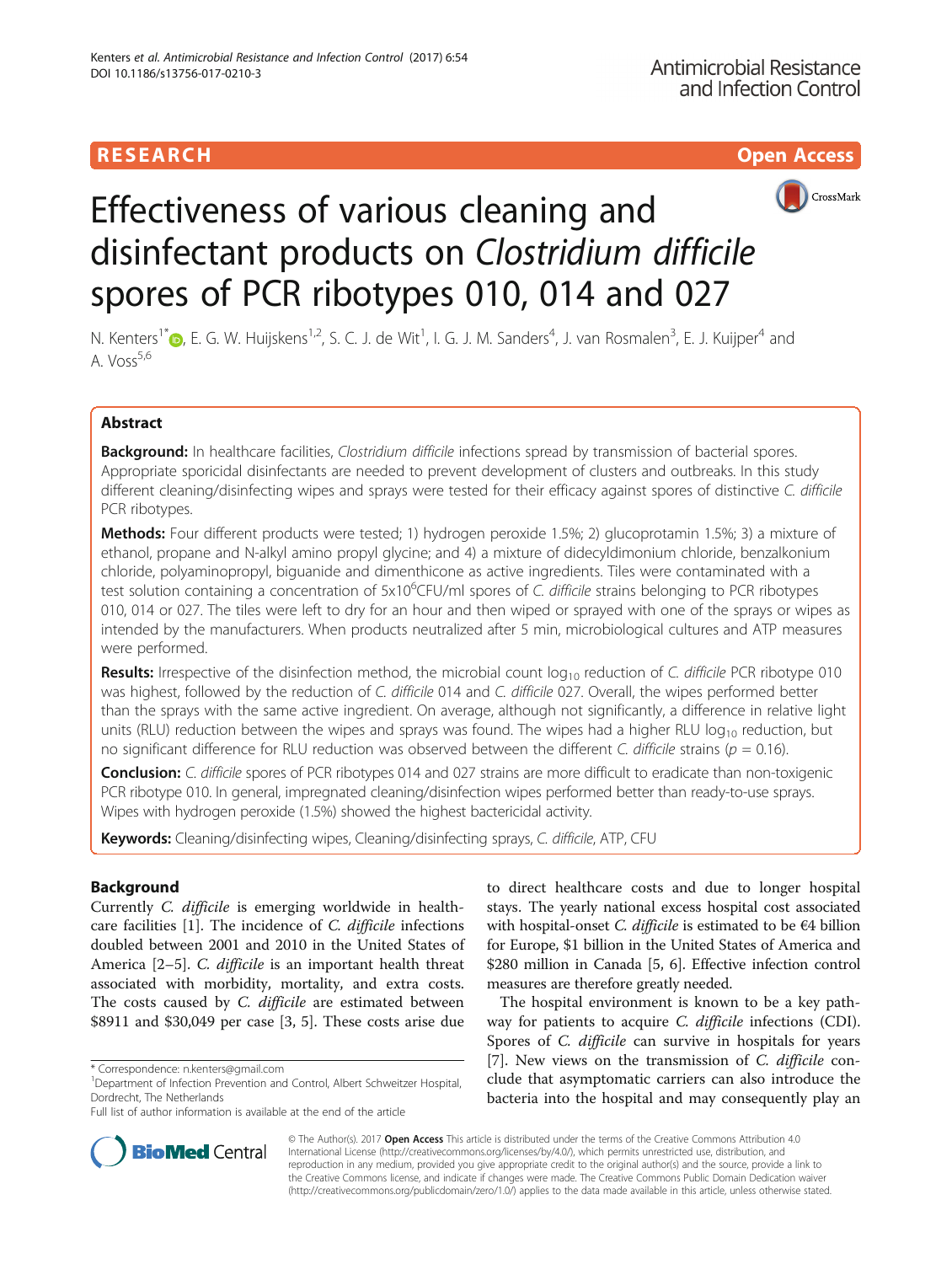important part in the transmission to other patients. Still, the chance of transmission from asymptomatic carriers is probably lower than from patients with a CDI [\[8](#page-6-0), [9](#page-6-0)]. Guidelines to date only advise to take extra measures with CDI diagnosed patients, for example the guideline for disinfection and sterilization in healthcare facilities, 2008, of the Centers of Disease Control and Prevention (CDC).

To disinfect environments contaminated with C. difficile, it is generally advised to use an unbuffered 1:10 dilution of hypochlorite [[10](#page-6-0)]. It is known that hypochlorite does not enhance sporulation and when used for environmental disinfection leads to a significant reduction of C. difficile-associated diarrhea [\[11](#page-6-0)]. However, hypochlorite has to be used in excessive concentrations to be effective, thereby increasing its toxic and corrosive properties. Therefore, alternative agents are needed to eradicate spores of C. difficile.

In the present study, four products were tested that are most commonly used as cleaning and disinfecting products in hospitals in the Netherlands. These products were tested for their efficacy against three different C. difficile PCR ribotypes, representing an outbreak related PCR ribotype (027), an endemic PCR ribotype (014) and a non-toxigenic PCR ribotype (010).

#### Methods

#### Compounds tested (Table 1)

Compounds A and D are both cationic surfactants, which cause membrane damage involving phospholipid bilayers of the cytoplasmic membrane [\[12\]](#page-6-0). Compound B, with a sporicidal claim, has hydrogen peroxide as active ingredient. Hydrogen peroxide kills bacteria by oxidizing their cell walls, stealing electrons and disrupting their chemical structures [[13\]](#page-6-0). Hydrogen peroxide wipes are suggested to be sporicidal and can be used near patients for enhanced cleaning and disinfection. Compound C is classified as an alcohol, which denaturizes the proteins rapidly and causes membrane damage, which then interferes with the metabolism and causes cell lysis [[12\]](#page-6-0). Alcohol is known to be non-sporicidal [\[12](#page-6-0)].

#### Disinfecting cleaning wipes and sprays

Compounds A, B and C were tested in the form of a wipe, as well as in the form of a spray. Compound D presently only exists as a spray. All of the sprays and wipes combine cleaning and disinfection properties. Wipes and sprays A-C are presently used in healthcare facilities around Europe, but spray D is not used in healthcare facilities (Table 1). Wipes A and C are ready to use, whereas wipe B needs to be prepared according to the manufacturer's instructions.

#### Bacterial strains

C. difficile strains 010, 014 and 027 were obtained from the Dutch National Reference Laboratory (Type 010 Leeds/Leiden collection; Type 014 Brazier ATCC 43600 and Type 027 Brazier R20291). The strains were grown 48 h at 37 °C on a Brazier agar in an anaerobic chamber. Brazier medium was chosen since it has sporegerminating properties [\[14\]](#page-6-0).

#### Efficacy of cleaning/disinfectant products to C. difficile spores

After culturing, the bacterial strains were suspended in phosphate buffered saline (PBS) and adjusted to a McFarland standard of 0.5. Vegetative cells were killed by heating for 20 min at 65 °C in a water bath [\[15](#page-6-0)]. To mimic low and high organic contamination in hospital environments, spores were suspended in two different test solutions; A and B. Test solutions contained 3% bovine serum albumin with 0.3% sheep erythrocytes (A) or 12% bovine serum albumin with 10% sheep erythrocytes (B), to mimic 'low' and 'high' organic contamination conditions respectively, similarly as applied in a study by Diab-Elschahawi et al. [\[16](#page-6-0)]. All tests were performed in triplicate. As a positive control three tests were carried out with the inoculum, but without the decontamination step. For the negative control sterile water was used instead of the inoculum and no decontamination step was applied.

Table 1 Disinfecting cleaning wipe and spray ingredients

| Wipe/Spray         | Composition <sup>a</sup>                                                                                                           | Product                             | Sporicidal claim |
|--------------------|------------------------------------------------------------------------------------------------------------------------------------|-------------------------------------|------------------|
| Wipe and spray A   | Glucoprotamin 26 g/100 g<br>$(1.5\%)$                                                                                              | Incidin plus wipes                  | <b>No</b>        |
| Wipe and spray B   | Hydrogen peroxide (Hispeed H2O2™):<br>15 mg/g (CAS 77-22-841)                                                                      | Aseptix Sterimax<br>Sporicide wipes | Yes              |
| Wipe and spray $C$ | Ethanol 140 mg/g,<br>Propane-2-ol 100 mg/g; Propane-1-ol<br>60 mg/g, Nalkyl<br>amino propyl glycine (CAS 1397 34-65-9)<br>5 $mq/q$ | Bacillol 30 tissues                 | <b>No</b>        |
| Spray D            | Didecyldimonium<br>Chloride, Benzalkonium Chloride, Polyaminopropyl,<br>Biguanide, Dimenthicone                                    | Formula 429 spray                   | Not known        |

<sup>a</sup>Active ingredient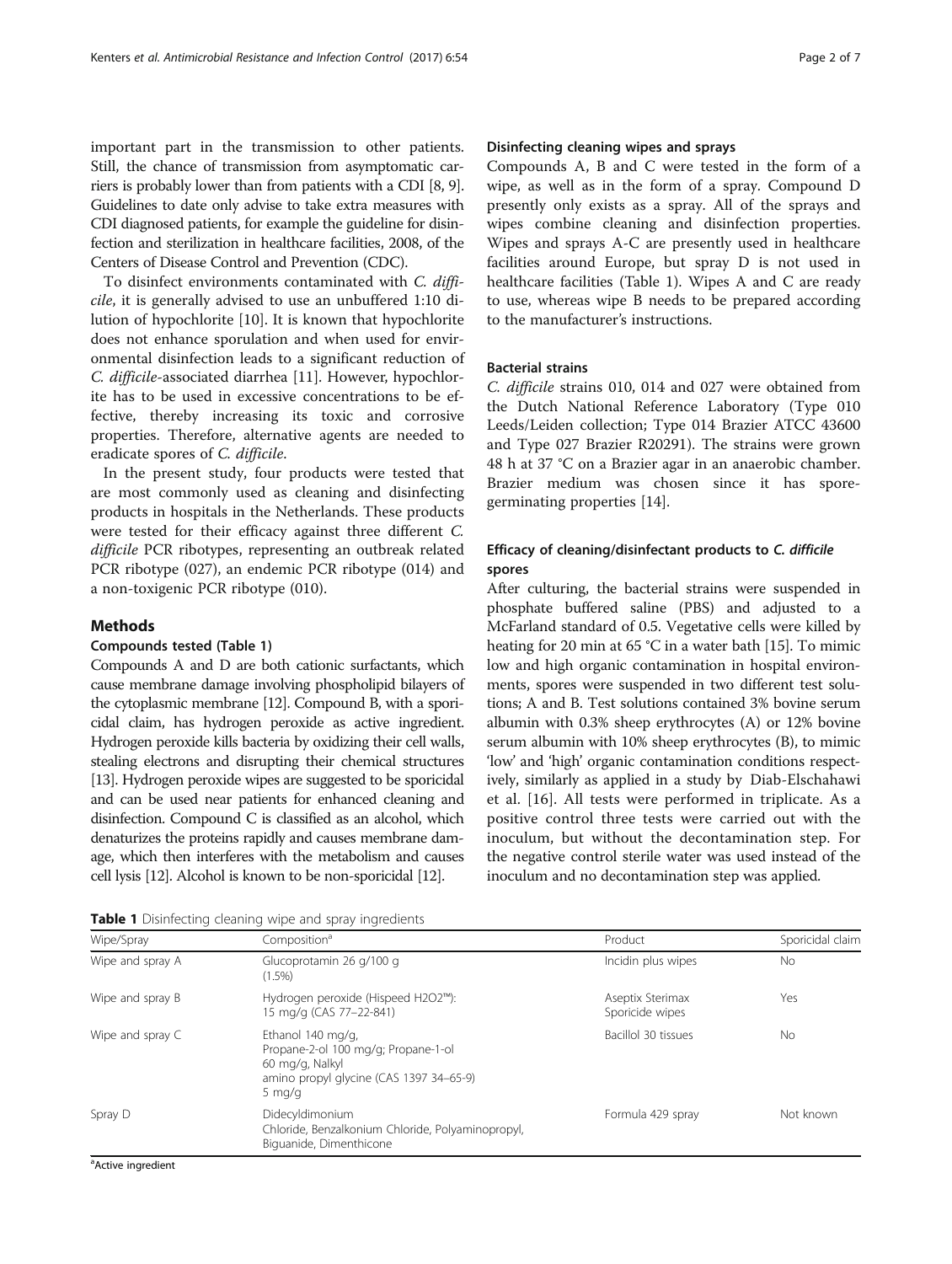Standardized ceramic tiles (Villeroy & Boch, Art.Nr:3709/ PA00) measuring 5x5cm were used as test surface [\[16](#page-6-0)]. Tiles were sterilized for 15 min at 121 °C. The tiles were contaminated with 0.1 ml of test suspension corresponding with 5x10<sup>6</sup>CFU/ml spores. The test suspension was spread with a spatula and dried in the laminar airflow cabinet for one hour.

A reduction of spores does not necessarily mean that all spores are killed; it is possible that only growth is inhibited. Therefore we chose to use two different methods to test efficiency: adenosine triphosphate (ATP) to measure reduction of C. difficile and counting colony forming units (CFUs) to measure killing of C. difficile spores. ATP was measured before and after tiles underwent cleaning/disinfection with a wipe or spray. Clean trace 3 M swabs were used according to the manufacturer's instruction and relative light units (RLU) were measured in a clean trace NG 3 M luminometer [\[17](#page-6-0)]. To measure CFUs, tiles were wiped with a cloth or sprayed and then wiped with a paper towel. A standardized sweeping technique was used; wiping was performed starting in the left upper corner performing a meander-like pattern, with 4 turns, ending in the right lower corner. Tiles were then placed into neutralizer, consisting of lecithin 3 g/l, L-histidine 1 g/l, saponin 30 g/l in diluent (tryptone, pancreatic digest of casein 1.0 g/l, sodium chloride 8.5 g/l). After 2 min in the neutralizer (10 ml) and 3 min of horizontal shaking (150 rpm) with glass beads (15 g; 5 mm) an aliquot of the suspension (0.1 ml) was plated on Brazier's agar. CFUs were counted after 48 h of incubation at 37 °C on Brazier's agar in an anaerobic chamber.

#### Statistical analysis

The log reduction was defined as the logarithm with base 10 of the relative reduction of CFUs and RLUs. Log reductions were summarized using means and standard deviations. Analysis of variance (ANOVA) was used with the log reduction of CFUs and RLUs as dependent variable and bacteria (C. difficile strains belonging to PCR ribotypes 010, 014, 027), wipes A-C and sprays A–D, and level of pollution (3% and 12%) as independent variables. Two-way interaction effects of bacteria, spray/wipe, and level of pollution were included in the model when statistically significant. The results of the ANOVA are summarized using the estimated marginal means, which are the predicted values of the dependent variable (log reduction of CFUs/ RLUs) adjusted for the effects of covariates. Tukey's multiple comparisons of means were used to assess the differences between the different products and bacteria. All statistical analyses were carried out in R version 3.1.1. (Vienna, Austria) [[18\]](#page-6-0), and a two-sided significance level of 0.05 was used.

#### Results

#### CFU - reduction

The overall CFU reduction was highest for C. difficile PCR ribotype 010  $(\log_{10} 4.50, 95\% \text{ CI} 4.37-4.69)$ , followed by the effect against C. difficile PCR ribotype 027 ( $log_{10}$  3.60, 95% CI 3.44–3.76) and C. difficile PCR ribotype 014 ( $log_{10}$  3.75, 95% CI 3.59–3.92). The CFU reduction of the tested products was significantly less for C. difficile 014 and 027 in comparison to C. difficile 010 ( $p < 0.001$ ). The marginal estimated mean in  $log_{10}$ CFU reduction per product is shown in Table 2.

Wipe B had the highest  $log_{10}$  CFU reduction of 5.29 (95% CI 5.04–5.54) for the wipes and spray B had the highest  $log_{10}$  CFU reduction of 4.08 (95% CI 3.83–4.33) for the sprays. The efficacy between wipe B and spray B is significantly different ( $p < 0.001$ ). Wipe B with a 1.5% hydrogen peroxide concentration was the only product to reach a  $5\log_{10}$  CFU reduction for all the C. difficile strains tested. Overall the wipes were more effective than the sprays with the same active ingredient (all;  $p < 0.001$ ).

In the experiment no significant difference in efficacy of the tested products between test solution A and B  $(p = 0.50)$  was found according to ANOVA.

The estimated marginal mean  $log_{10}$  CFU reductions of C. difficile for all products and test solutions are shown in Figs. [1](#page-3-0) and [2.](#page-3-0) Figure [1](#page-3-0) demonstrates that wipes B and spray B were the most effective against all tested PCR ribotypes. A discrepancy in mean  $log_{10}$  bacterial removal for wipe B is seen between the two organic contamination solutions, as wipe B performed better with "high" organic contamination (B). Figure [2](#page-3-0) also shows that in a high organic contamination environment, wipe B was especially most effective for ribotype 027.

#### ATP – reduction

On average the RLU  $log_{10}$  reduction of C. difficile 010 was 1.70 (95% CI 1.65–1.76), for C. difficile 014 1.67 (95% CI 1.61–1.72) and for C. difficile 027 1.64 (95% CI 1.58–1.69).

The tested products had different RLU  $log_{10}$  reductions (Table 2). The most effective products in removing

**Table 2** Mean  $log_{10}$  bacterial load reduction and mean  $log_{10}$ RLU reduction of cleaning/ disinfection products with 95% confidence intervals (CIs)

| Product | $Log10$ CFU reduction | $Log10$ RLU reduction |
|---------|-----------------------|-----------------------|
| Wipe A  | 3.91 (CI 3.66-4.16)   | 1.86 (CI 1.78-1.94)   |
| Spray A | 3.08 (CI 2.83-3.33)   | 1.67 (CI 1.67-1.84)   |
| Wipe B  | 5.29 (CI 5.04-5.54)   | 1.86 (CI 1.77-1.94)   |
| Spray B | 4.08 (CI 3.83-4.33)   | 1.45 (CI 1.36-1.53)   |
| Wipe C  | 4.69 (CI 4.44-4.94)   | 1.67 (CI 1.58-1.75)   |
| Spray C | 3.09 (CI 2.84-3.34)   | 1.54 (CI 1.46-1.62)   |
| Spray D | 3.59 (CI 3.34-3.84)   | 1.56 (CI 1.48-1.64)   |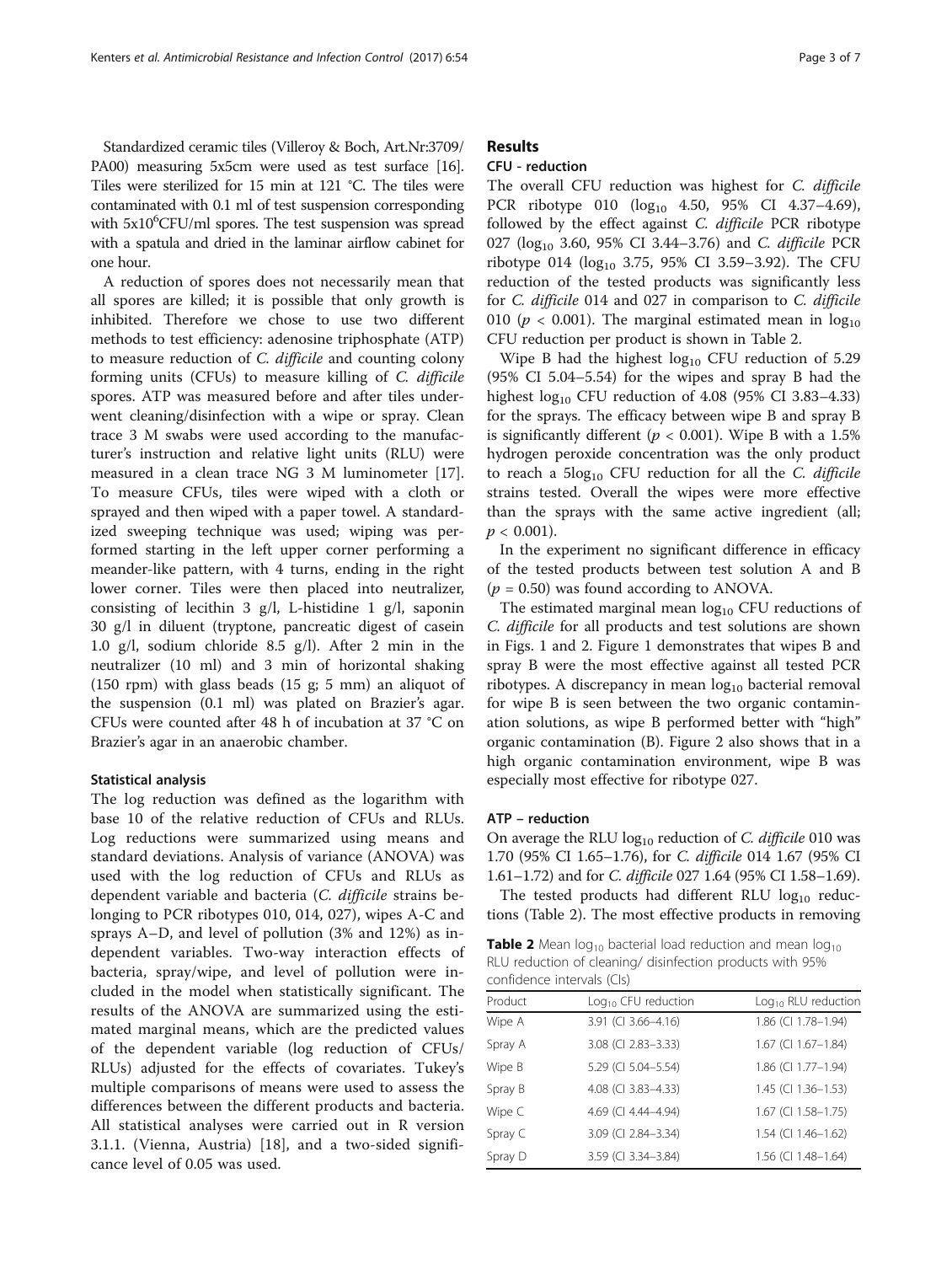<span id="page-3-0"></span>

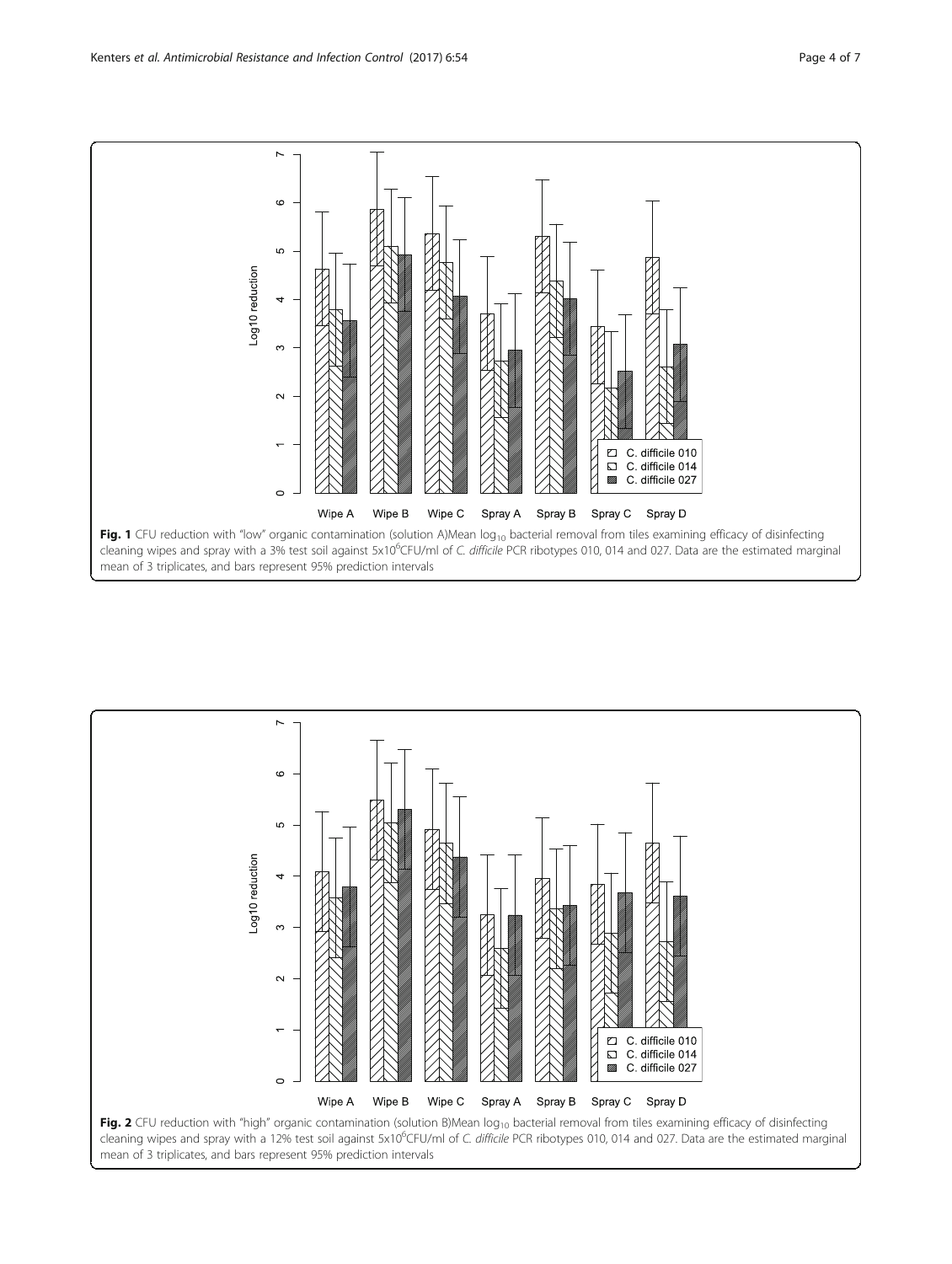the test soil were wipes A and B with a RLU  $log_{10}$  reduction of 1.86 (95% CI 1.77–1.94). For products A and C no significant difference was found in effectiveness between the spray and wipe ( $p = 0.62$  and  $p = 0.36$ ). Product B had a significant difference in its effectiveness between the wipe and spray ( $p < 0.001$ ).

The RLU  $log_{10}$  reduction differed significantly between test solutions A and B ( $p < 0.001$ ), whereas no significant difference for RLU reduction was seen between the different *C. difficile* strains ( $p = 0.16$ ).

The estimated marginal mean of RLU  $log_{10}$  reduction per bacteria for both test solutions is shown in Figs. 3 and [4](#page-5-0). Figure 3 reveals that all wipes (except wipe C) and sprays had greatest protein removal against ribotype 027. In addition a discrepancy in protein reduction for C. difficile PCR ribotype 027 between the organic solutions A and B is shown, the activity of the wipes and sprays was smaller in the 'high' organic solution.

#### **Discussion**

CDI is a serious infection, with an all cause 30-day mortality of 15% or greater, that warrants a variety of infection control measures to prevent and control its occurrence [\[19](#page-6-0)]. Effective cleaning and disinfection is an essential prerequisite to prevent the spread of CDI within healthcare settings. Presently, chlorine-based products are the mainstay with regard to environmental disinfection in the Netherlands, but alternative, ready-

to-use products are needed to ensure consistent cleaning. We therefore tested the effectiveness of different cleaning/disinfecting wipes and sprays against spores of C. difficile PCR ribotypes 010, 014 and 027. These ribotypes were chosen because of their differences in virulence and transmission potential. C. difficile ribotype 010 does not produce toxins and therefore is unable to cause CDI in humans. In contrast, C. difficile PCR ribotype 027 is known for its "hypervirulence". It is associated with increased morbidity and mortality [\[15, 20](#page-6-0), [21\]](#page-6-0), as well as its potential to cause large outbreaks. Currently, this type is found in 1.2% of all characterized isolates sent to the National Reference Laboratory in the Netherlands [\[21\]](#page-6-0). The third tested strain PCR ribotype 014 produces toxin A and B and is the most prevalent (17%) PCR ribotype in the Netherlands [\[21\]](#page-6-0).

The overall effectiveness of products measured by  $log_{10}$  CFU reductions ranged from 3.09 (spray A) to 5.29 (wipe B). While to date a European standard for an in vivo test that mimics the real-life situation for sporicidal effectiveness is missing, the EN 13704 'suspension test' requires a 3  $log_{10}$  CFU reduction after 60 min. All products, in all application forms, would therefore pass this European norm. Given the fact that higher numbers of spores are found in the hospital environment [\[20](#page-6-0)] and that patients with a CDI can excrete up to  $1 \times 10^{7}$ spores per gram feces [[5\]](#page-6-0), a more realistic EN test should be developed that mimics real-life bacterial/spore

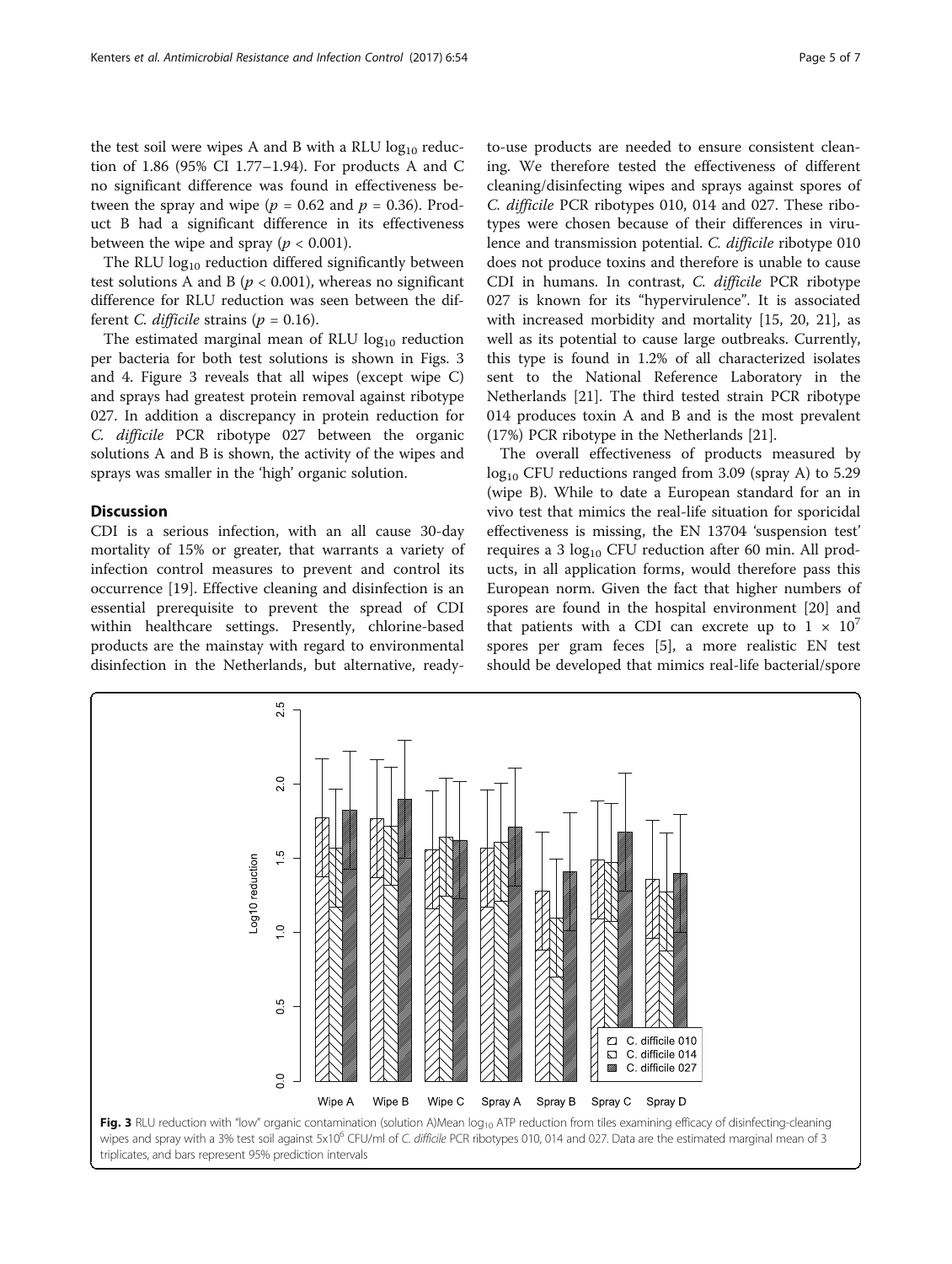<span id="page-5-0"></span>

loads and cleaning times of less than 60 min. We would recommend a significantly higher (e.g. a  $5 \log_{10}$ ) CFU reduction for effective control of C. difficile transmission, as was also proposed by Fraise et al. [\[20](#page-6-0)]. Our tests show that this requirement is feasible, as shown by the fact that wipe B achieved a 5.29  $log_{10}$  CFU reduction.

When comparing the mean  $log_{10}$  CFU reductions by application type (wipe versus spray), it became obvious that the ready-to-use wipes were outperforming the sprays using a paper towel by 0.81 to 1.60  $log_{10}$  CFU reductions. The differences in  $log_{10}$  CFU reduction between the wipe and spray with the same active ingredient were consistently observed for all products tested in both application forms (A, B and C). While not as pronounced, the differences in  $log_{10}$  CFU reductions were also apparent in  $log_{10}$  RLU reductions, with the three highest  $log_{10}$  RLU reductions seen for wipes and the lowest for sprays. This difference between wipes and sprays could possibly be explained by the "mechanical" effect involved with cleaning/disinfecting. Studies similar to ours, but using detergent wipes achieved an average  $log_{10}$  CFU reduction of 1.63, which is exactly within the range of difference we observed with wipes and sprays [[22, 23\]](#page-6-0). Clearly, the application form is responsible for a significant part of the effect in addition or combination with the disinfecting active compound. As we compared wipes against sprays plus paper towels, some may argue that the difference in effect is due to the difference in mechanical effect of the different materials used for wiping. Based on a study by Diab-Elschahawi et al., who compared microfibers, cotton cloths, sponge cloths and paper towels for their decontamination abilities, without finding a significant difference [[16\]](#page-6-0), we conclude that the difference between wipes and sprays in our study cannot be explained by the difference in wiping material.

Although sprays were used according to the suppliers' instructions, surface coverage as well as the actual contact time and number of wiping movements might be different to the use of impregnated wipes. Wipes B and C were available as ready-to-use wipes and wipe A needed to be prepared in a reusable container. Ready-touse wipes eliminate the possibility of human errors that could make the disinfectant less effective or make the wipes unnecessarily toxic.

In addition to the application method and the compound used, our results indicate that the individual C. difficile strain is of importance with regard to the effect of cleaners/disinfectants. While CFU reductions were highest for the non-toxin producing C. difficile ribotype 010 in a low organic contamination environment, they were lower for the clinically more important ribotypes 014 and 027. Interestingly, the differences in effectiveness were less pronounced and, in the case of wipe B, even reversed in a high organic contamination environment. While our results in this regard are not fully conclusive, they certainly indicate the importance of including a variety of clinically relevant ribotypes when evaluating the effect of disinfectants against *C. difficile*.